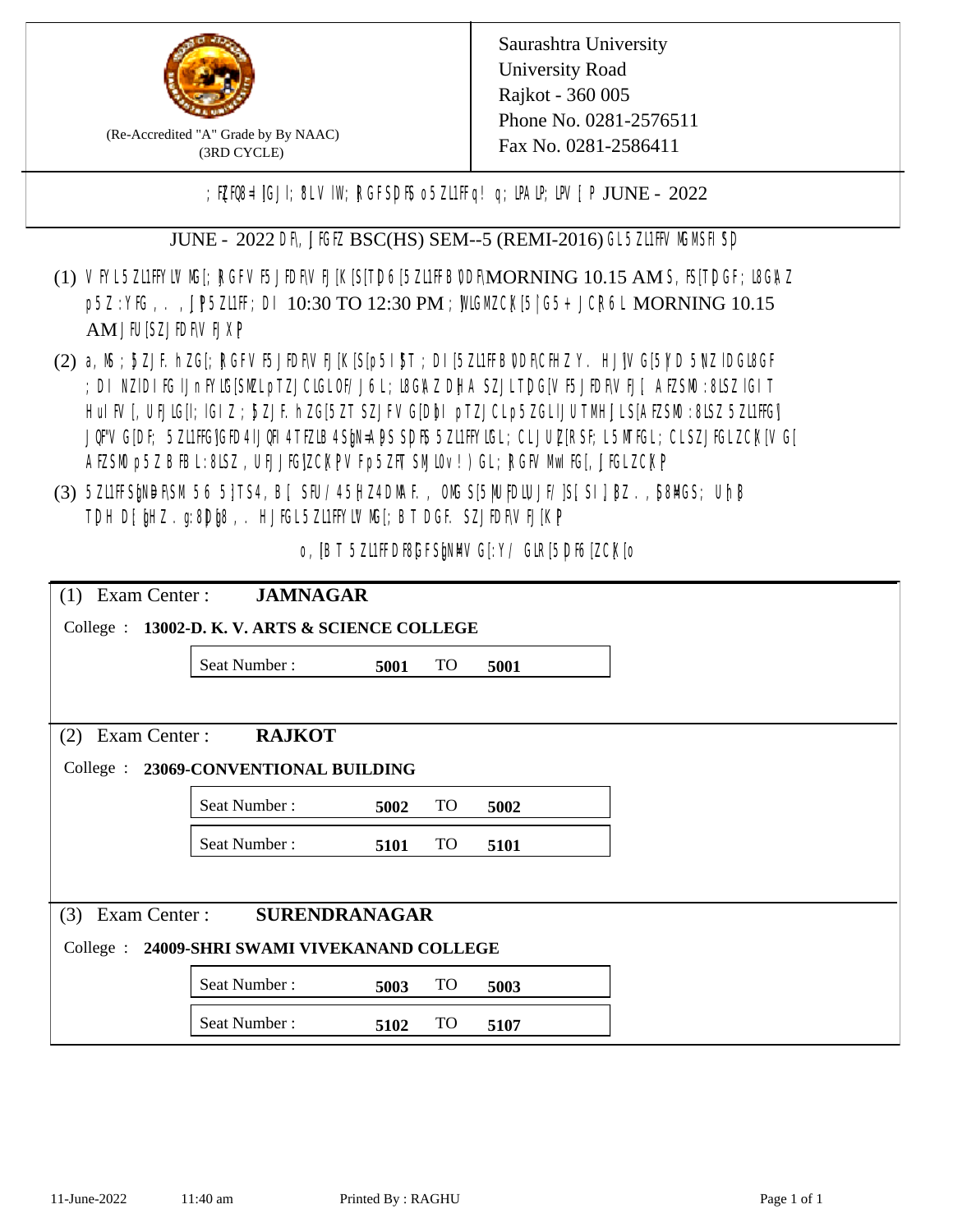## BSC(HS) SEM-5(REMI)(2016) June-2022 **SAURASHTRA UNIVERSITY**

University Time Table

| Academic Year :<br>Date & Day | 2021-2022<br>Subject Name                                                                          | Paper Code<br>(Faculty-Course Code) |
|-------------------------------|----------------------------------------------------------------------------------------------------|-------------------------------------|
| 16/06/2022<br>Thursday        | CORE : 0071015001 - CANTEEN<br>MANAGEMENT<br>(Time: 10:30:00AM To 12:30:00PM)                      | 007-1015001                         |
|                               | CORE : 0071015015 - FOOD ANALYSIS-1<br>(Time: 10:30:00AM To 12:30:00PM)                            | 007-1015015                         |
| 17/06/2022<br>Friday          | CORE : 0071015002 - RESEARCH &<br><b>DOCUMENTATION</b><br>(Time: 10:30:00AM To 12:30:00PM)         | 007-1015002                         |
|                               | CORE : 0071015016 - FOOD SCIENCE-1<br>(Time: 10:30:00AM To 12:30:00PM)                             | 007-1015016                         |
| 18/06/2022<br>Saturday        | CORE : 0071015003 - NGO MANAGEMENT<br>(Time: 10:30:00AM To 12:30:00PM)                             | 007-1015003                         |
|                               | CORE : 0071015017 - DIETETICS-1<br>(Time: 10:30:00AM To 12:30:00PM)                                | 007-1015017                         |
| 20/06/2022<br>Monday          | CORE : 0071015004 - PRINCIPLES OF<br>EARLY CHILDHOOD EDUCATION<br>(Time: 10:30:00AM To 12:30:00PM) | 007-1015004                         |
|                               | CORE : 0071015018 - BIOCHEMISTRY-1<br>(Time: 10:30:00AM To 12:30:00PM)                             | 007-1015018                         |
| 21/06/2022<br>Tuesday         | CORE : 0071015005 - ADVANCE<br>CLOTHING CONSTRUCTION<br>(Time: 10:30:00AM To 12:30:00PM)           | 007-1015005                         |
|                               | CORE : 0071015019 - FOOD PROCESSING<br>& SAFETY<br>(Time : 10:30:00AM To 12:30:00PM)               | 007-1015019                         |
| 22/06/2022<br>Wednesday       | CORE : 0071015006 - NUTRITION &<br>FITNESS<br>(Time: 10:30:00AM To 12:30:00PM)                     | 007-1015006                         |
|                               | CORE : 0071015020 - COMMUNITY<br>NUTRITION<br>(Time: 10:30:00AM To 12:30:00PM)                     | 007-1015020                         |
| 23/06/2022<br>Thursday        | CORE : 0071015007 - MICROBIOLOGY<br>(Time: 10:30:00AM To 12:30:00PM)                               | 007-1015007                         |

**PG. No. :1**